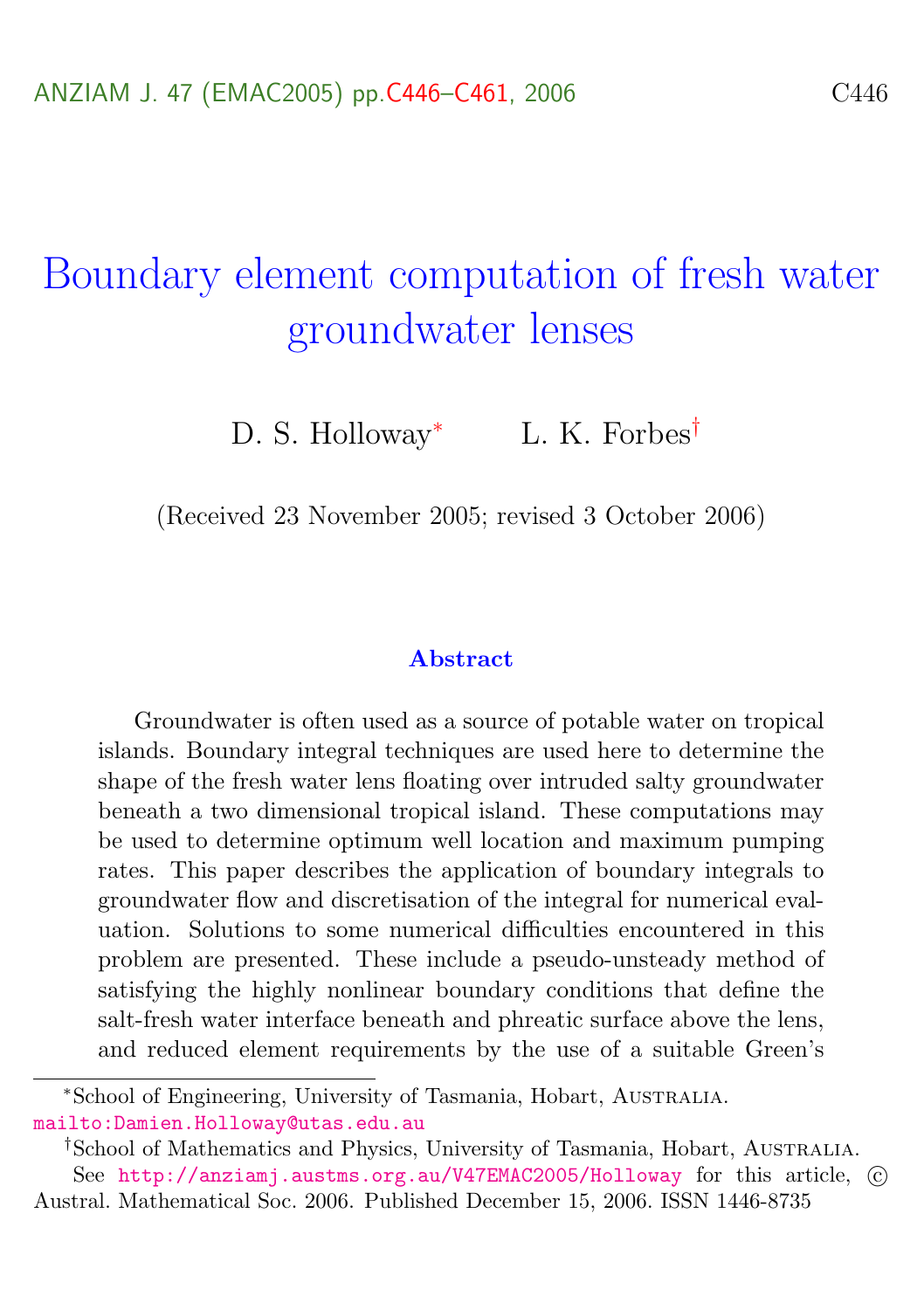function to represent the outflow surfaces at the sides of an island with sloping sides, obtained by conformal mapping. Finally, some results are presented and other applications are briefly discussed.

### **Contents**

|                   | 1 Introduction and mathematical description     | C447             |
|-------------------|-------------------------------------------------|------------------|
|                   | 2 Solution by boundary integral method: no sink | <b>C450</b>      |
|                   | 3 Inclusion of a pumping well within the lens   | C <sub>453</sub> |
|                   | 4 Complex representation                        | C454             |
|                   | 5 Green's function and its integrals            | C <sub>455</sub> |
|                   | <b>6</b> Some results                           | C <sub>456</sub> |
|                   | <b>7</b> Conclusions                            | C <sub>459</sub> |
| <b>References</b> |                                                 | C461             |

## <span id="page-1-0"></span>1 Introduction and mathematical description

Precipitation produces fresh groundwater, which in the absence of significant mixing may form a layer over denser salty groundwater. In a restricted domain, such as a tropical island, the fresh water layer may then form a lens whose shape is dependent on the groundwater flow, and vice versa. Knowledge of both the flow pattern and the lens shape is essential for quantifying the effect of extraction; for example for water supply.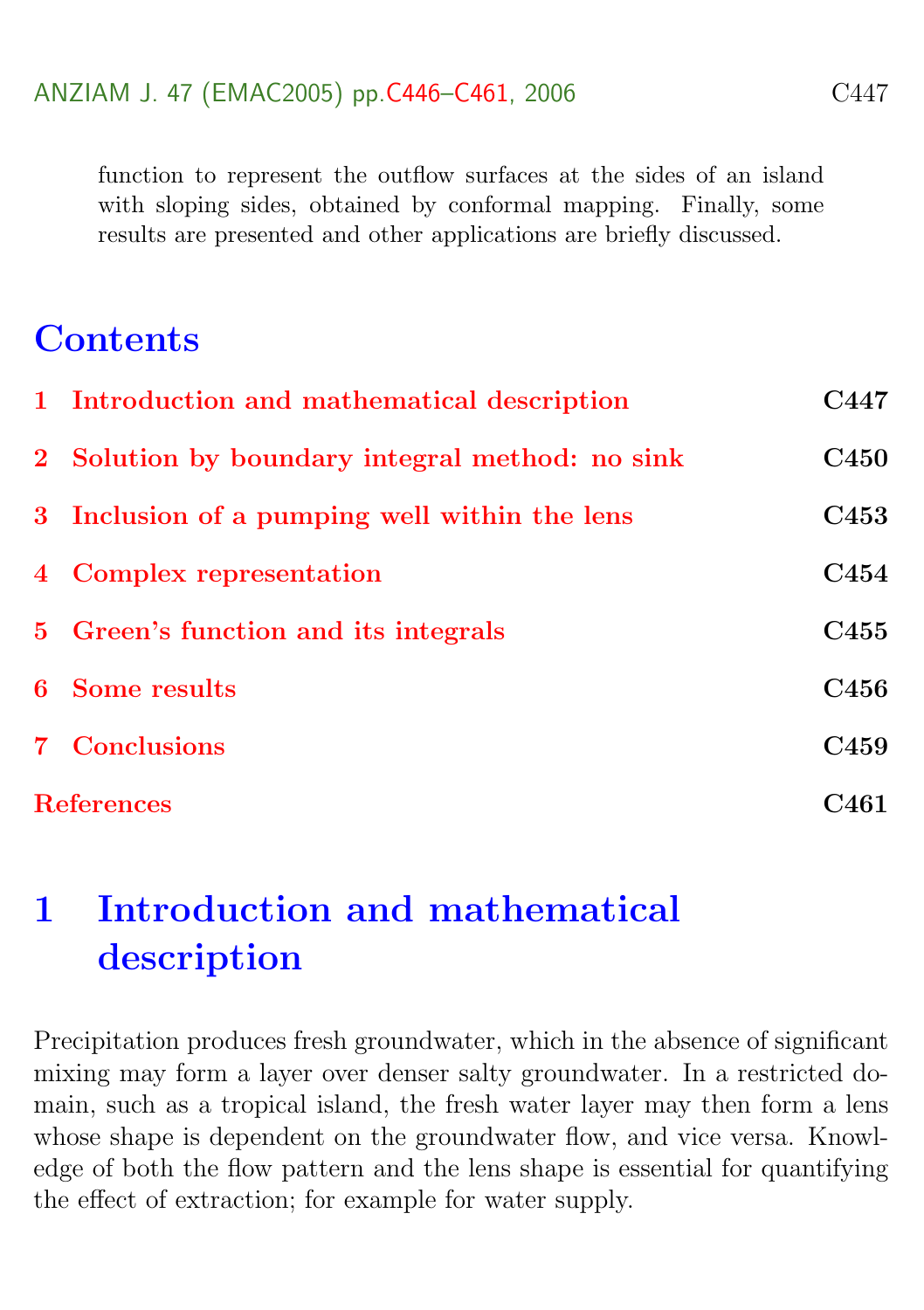

<span id="page-2-0"></span>Figure 1: Idealised fresh-water lens

An idealised representation of the subject of this paper is depicted in Figure [1,](#page-2-0) in which a steady-state groundwater flow within a two-dimensional island results in a lens of fresh water, recharged by effective precipitation (excluding evaporation and runoff), floating above a region of static salt water that has intruded from the surrounding sea. Fresh water is extracted by a pump located within the lens (not shown), and the pump location may be optimised for maximum extraction rate. In the idealisation the island's sides are assumed to be of constant slope (at least over the outflow area), and the ground is assumed to be hydraulically homogeneous and isotropic. The length unit for normalisation is the island half-width at sea level.

Within the ground there are three distinct regions: the underlying saltwater layer, which is static at steady state; the fresh-water lens  $\Omega$ , which is saturated; and the unsaturated zone above, in which there is no pore pressure. Separating these regions is a free surface (water table)  $\mathcal F$  above  $\Omega$  and a saltfresh water interface  $\mathcal I$  below, the locations of which are to be determined as the primary task to be undertaken. In addition,  $\mathcal S$  represents the two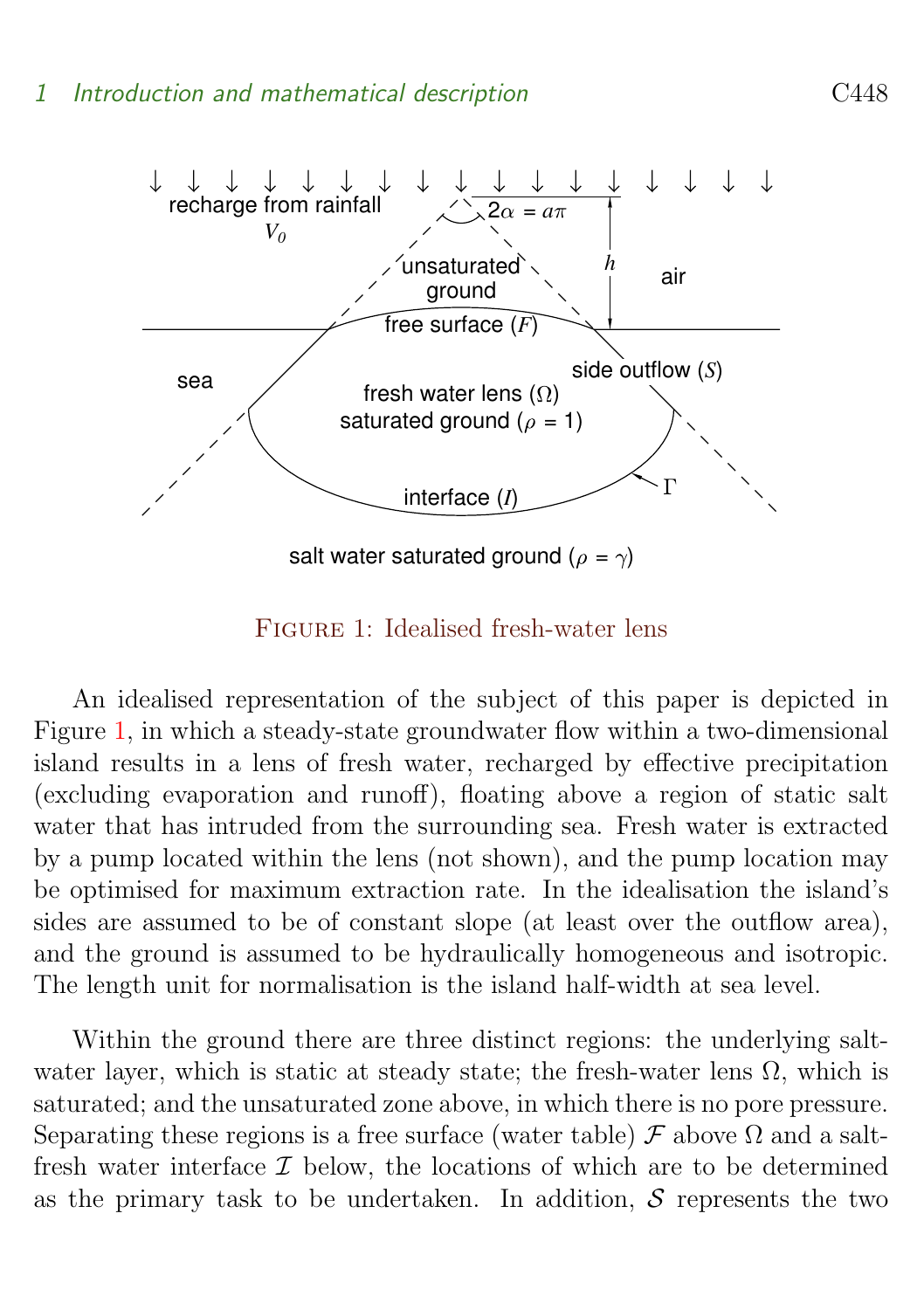<span id="page-3-3"></span>sides of the island between  $\mathcal F$  and  $\mathcal I$ . Region  $\Omega$  has inflow on  $\mathcal F$  balanced by outflow at  $S$  (and extraction pump W if present) and is bounded by contour  $\Gamma = \mathcal{F} \cup \mathcal{S} \cup \mathcal{I}$ .

A simplified version of the problem with vertical shores  $S$  and fixed horizontal upper surface  $\mathcal F$  is solved in [\[2\]](#page-15-1). The present work extends this to sloping sides and unprescribed free surface.

Under the assumption of Darcy flow in a homogeneous isotropic soil, the groundwater flow is described by Laplace's equation,

<span id="page-3-2"></span>
$$
\nabla^2 \Phi = 0 \quad \text{in } \Omega \,, \tag{1}
$$

where after normalisation  $\Phi$  represents the static head  $y + p/\rho g$ , and  $-\nabla \Phi$ the effective or macroscopic flow velocity.

The locations of  $\mathcal I$  and  $\mathcal F$  are unknown, and hence two boundary conditions are required, whereas  $\mathcal S$  is fixed and only requires one boundary condition. We impose the dynamic conditions that pressure vanishes on  $\mathcal F$  and is governed by hydrostatics within the salt water on  $\mathcal I$  and  $\mathcal S$ , leading to

<span id="page-3-1"></span>
$$
\Phi = \begin{cases} (1 - \gamma)y, & \text{on } \mathcal{I} \cup \mathcal{S}, \\ y, & \text{on } \mathcal{F}. \end{cases}
$$
 (2)

Kinematic conditions of no normal flow and of normal flow compatible with the recharge are imposed on  $\mathcal I$  and  $\mathcal F$  respectively,

$$
-\nabla\Phi \cdot \mathbf{n} = \begin{cases} 0, & \text{on } \mathcal{I}, \\ V_0(-\mathbf{j}) \cdot \mathbf{n}, & \text{on } \mathcal{F}. \end{cases}
$$
 (3)

<span id="page-3-0"></span>Here  $\gamma$  is the ratio of salt to fresh water density,  $V_0$  is the recharge velocity normalised by the soil permeability, j is the unit vector pointing vertically, and **n** is the unit normal vector directed outwards from  $\Omega$  on contour  $\Gamma$ .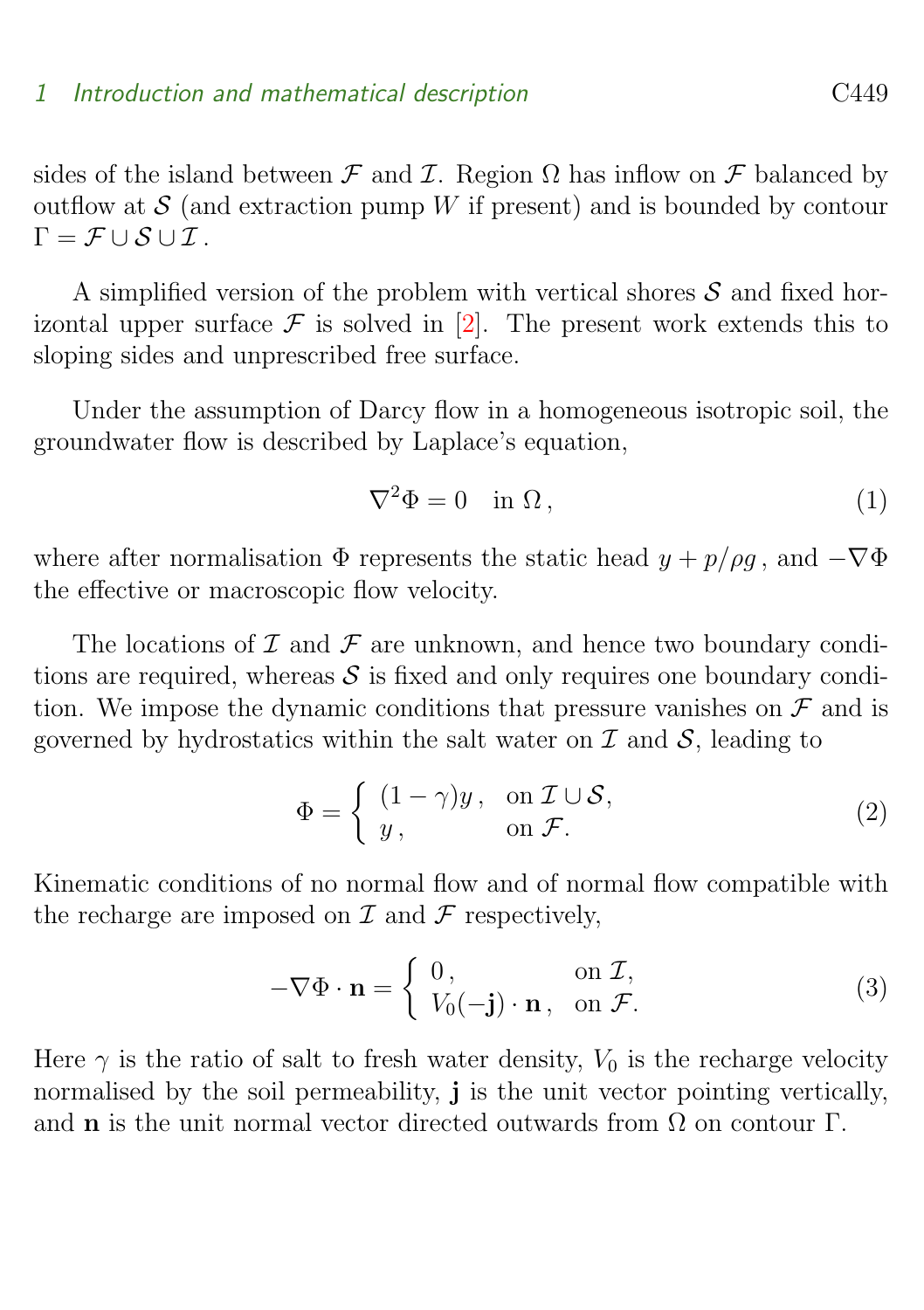## 2 Solution by boundary integral method: no sink

Suppose  $\Phi$  and G are any two functions defined in the flow domain  $\Omega$  such that  $\nabla^2 \Phi = 0$  and  $\nabla^2 G = 0$  except possibly at one or more points on Γ. For an arbitrary fixed point Q on Γ, Green's second identity is

$$
\oint_{\Gamma} \left( (\Phi(P) - \Phi(Q)) \frac{\partial G(P, Q)}{\partial n_P} - G(P, Q) \frac{\partial \Phi(P)}{\partial n_P} \right) ds_P = 0. \tag{4}
$$

Note from [\(3\)](#page-3-1) that  $\nabla \Phi \cdot \mathbf{n}$  is unspecified on S but can be eliminated from [\(4\)](#page-4-0) by choosing any function G harmonic in  $\Omega$  such that

<span id="page-4-4"></span><span id="page-4-2"></span><span id="page-4-0"></span>
$$
G = 0 \quad \text{on } \mathcal{S},\tag{5}
$$

(a suitable form for G will be described below). Hence, defining  $V_n$  as the sought value of  $-\partial \Phi/\partial n$  given in [\(3\)](#page-3-1), we seek y on  $\mathcal{I} \cup \mathcal{F}$  satisfying

$$
0 = \gamma \int_{S \cup \mathcal{I}} y \frac{\partial G}{\partial n} ds - \oint_{\Gamma} y \frac{\partial G}{\partial n} ds + y_Q (1 - \gamma) \oint_{\Gamma} \frac{\partial G}{\partial n} ds + \int_{\mathcal{F}} V_n G ds \qquad (6)
$$

for  $Q \in \mathcal{I}$ , or

<span id="page-4-3"></span>
$$
0 = \gamma \int_{\mathcal{S} \cup \mathcal{I}} y \frac{\partial G}{\partial n} ds - \oint_{\Gamma} y \frac{\partial G}{\partial n} ds + y_Q \oint_{\Gamma} \frac{\partial G}{\partial n} ds + \int_{\mathcal{F}} V_n G ds \tag{7}
$$

for  $Q \in \mathcal{F}$ . These form a highly nonlinear set of equations in which the unknown y appears implicitly in  $\Gamma$  as well as explicitly.

The solution approach is to assume a trial location for the boundaries  $I$  and  $I$  and update them using the discrepancy between the quasi-unsteady boundary fluid normal velocity  $V = -\nabla \Phi \cdot \mathbf{n}$ , computed from

<span id="page-4-1"></span>
$$
\int_{\mathcal{F}\cup\mathcal{I}} VG \, ds = -\oint_{\Gamma} \Phi \frac{\partial G}{\partial n} \, ds + \Phi_Q \oint_{\Gamma} \frac{\partial G}{\partial n} \, ds \tag{8}
$$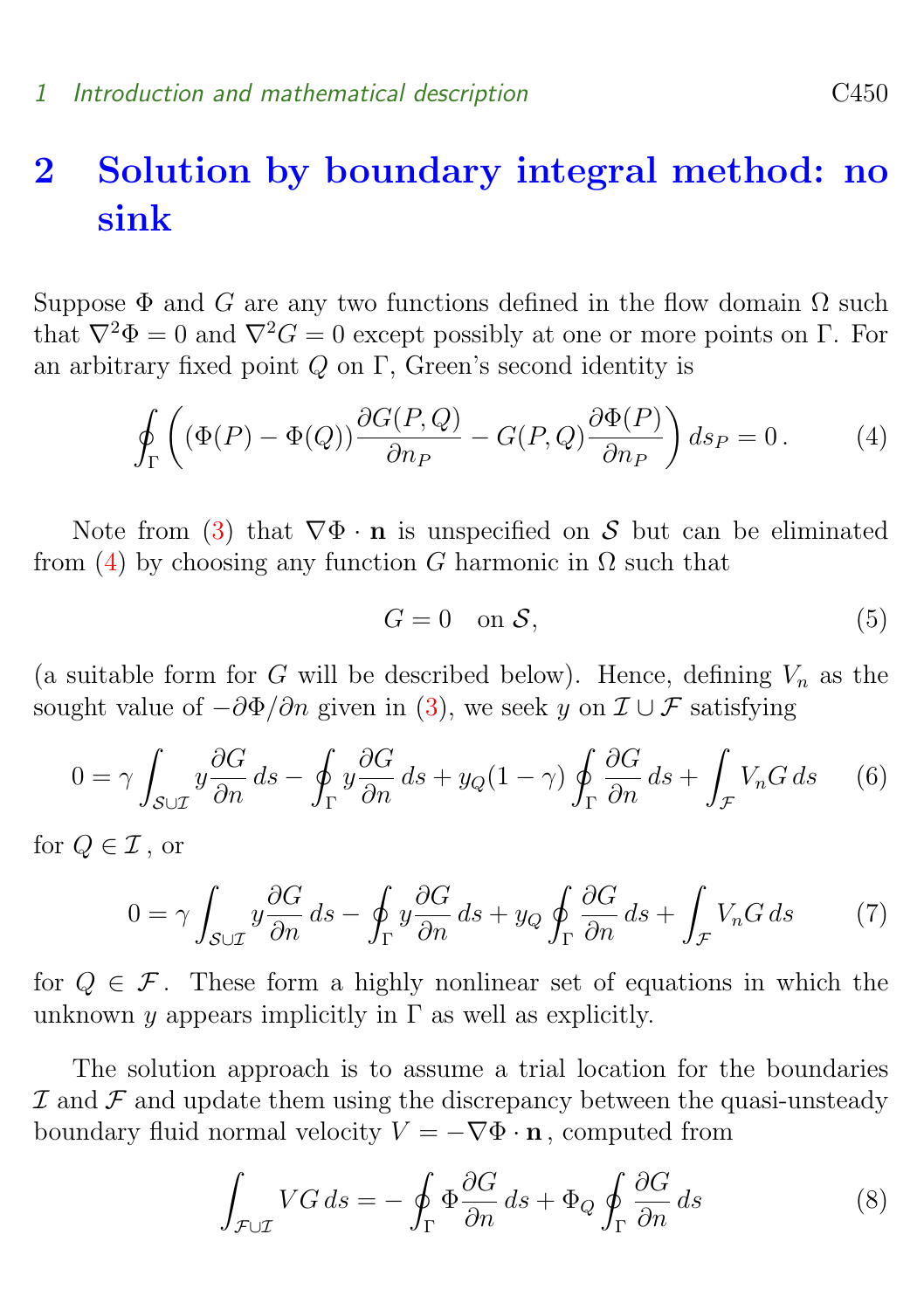on a trial boundary Γ on which  $\Phi$  given by [\(2\)](#page-3-2), and the sought value  $V_n$ given in  $(3)$ <sup>[1](#page-5-0)</sup> Boundaries I and F are shifted by  $(V - V_n)\Delta t$  for some suitable notional time step size  $\Delta t$ , see [\(17\)](#page-6-0) and [\(18\)](#page-6-0), until  $V = V_n$ , at which point [\(8\)](#page-4-1) reduces to [\(6\)](#page-4-2) or [\(7\)](#page-4-3) and  $\Gamma$  is the true boundary. A suitable  $\Delta t$  is optimally chosen to be the largest  $\Delta t$  for which stability and convergence are maintained—this is largely determined by numerical experimentation, but as a guiding principle will be generally in proportion to the size of the smallest element length.

Since Γ may be of arbitrary shape we seek a numerical approximation to [\(8\)](#page-4-1), obtained by representing  $\Gamma$  by a set of ordered points  $P_i$   $(i = 1, \ldots, N)$ that divide  $\Gamma$  into straight line segments. The set of  $P_i$  will be assumed to include the points  $\mathcal{I} \cap \mathcal{S}$  and  $\mathcal{F} \cap \mathcal{S}$ , but need not contain other points on  $\mathcal{S}$ . Now define weight functions  $w_i(P)$  that vary linearly from 0 at  $P = P_{i-1}$  to 1 at  $P = P_i$ , linearly back to 0 at  $P = P_{i+1}$ , and 0 elsewhere (taking  $P_0 = P_N$ and  $P_{N+1} = P_1$ ). Then, since  $\Phi$  is a linear function of y on each straight line segment,

$$
\oint \Phi \frac{\partial G}{\partial n} ds = \sum_{i=1}^{N} \Phi_i \int_{P_{i-1}}^{P_{i+1}} w_i \frac{\partial G}{\partial n} ds , \qquad (9)
$$

where  $\Phi_i = \Phi(P_i)$ . Clearly also

$$
\oint \Phi_Q \frac{\partial G}{\partial n} ds = \Phi_Q \sum_{i=1}^N \int_{P_{i-1}}^{P_{i+1}} w_i \frac{\partial G}{\partial n} ds.
$$
\n(10)

Similarly, noting that  $G = 0$  on S, and assuming V to vary piecewise

<span id="page-5-0"></span><sup>&</sup>lt;sup>1</sup>Note: V is not the true unsteady fluid normal velocity on  $\mathcal I$  because no account has been taken of the effect of the corresponding motion in the salt-water region on the pressure on I. This simplification from the true unsteady problem avoids a r  $\ln r$  type singularity at  $\mathcal{I} \cap \mathcal{S}$ , hence the time marching is more stable and the method more robust. It also significantly accelerates computations as there are fewer unknowns on  $\mathcal{I}$ .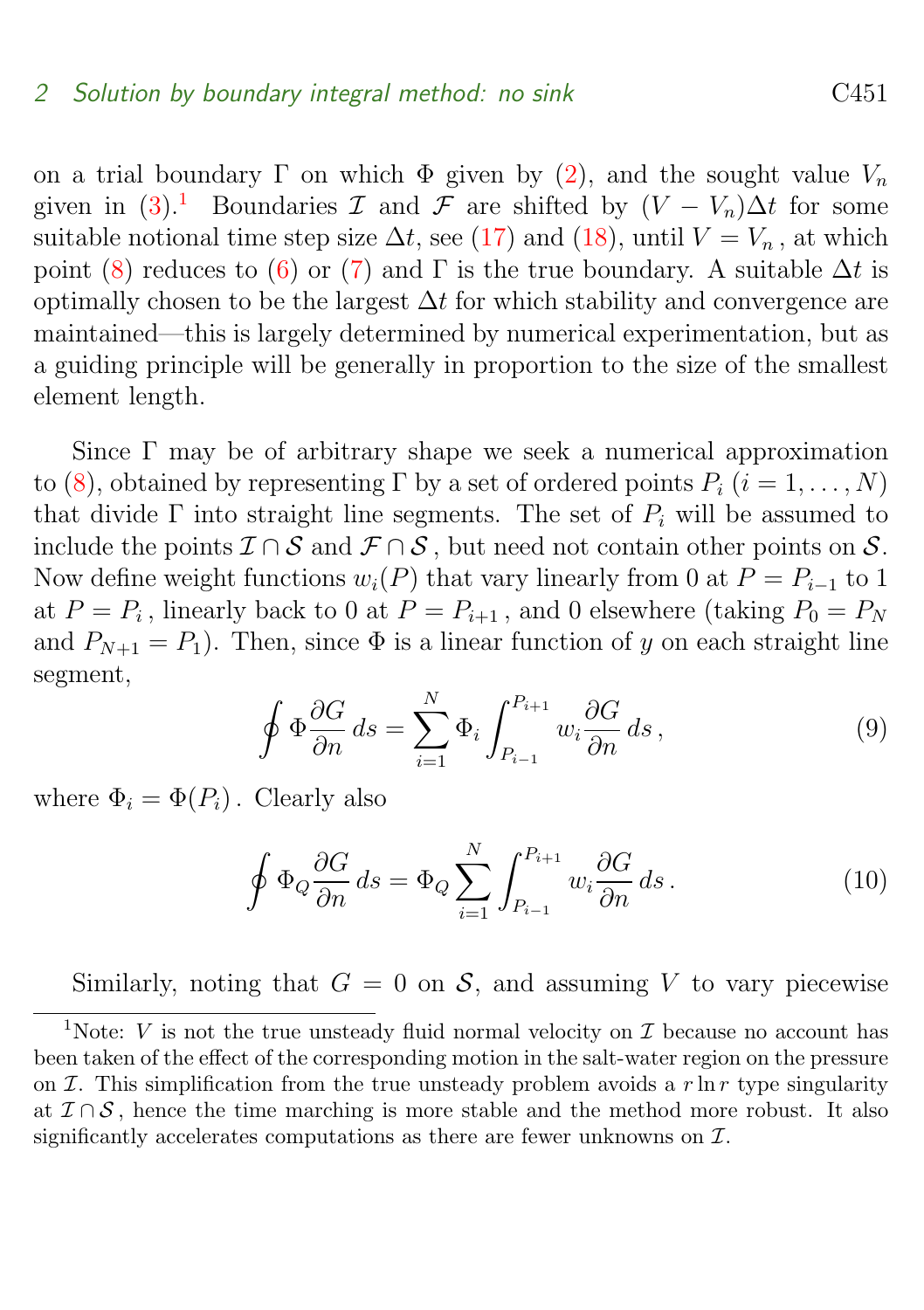#### 2 Solution by boundary integral method: no sink C452

linearly over  $\mathcal I$  and  $\mathcal F$  between values of  $V_i$  at points  $P_i$ , we have

$$
\int_{\mathcal{F}\cup\mathcal{I}} VG \, ds = \sum_{P_i \in \mathcal{F}\cup\mathcal{I}} V_i \int_{P_{i-1}}^{P_{i+1}} w_i G \, ds. \tag{11}
$$

Equation [\(8\)](#page-4-1) can now be written in matrix form as

<span id="page-6-1"></span>
$$
AV = -B\Phi, \qquad (12)
$$

where

$$
A_{ji} = \int_{P_{i-1}}^{P_{i+1}} w_i G(P, P_j) \, ds_P, \qquad (13)
$$

<span id="page-6-3"></span>
$$
B_{ji} = \int_{P_{i-1}}^{P_{i+1}} w_i \frac{\partial G(P, P_j)}{\partial n_P} ds_P, \quad i \neq j,
$$
\n(14)

$$
B_{jj} = -\sum_{\substack{i=1\\i \neq j}}^N B_{ji} \,. \tag{15}
$$

<span id="page-6-2"></span>Here the index j represents Q in [\(4\)](#page-4-0)  $(Q = P_i)$ ; thus if j takes values corresponding to each element of  $V$  we have sufficient equations to solve  $(12)$  to give

$$
\mathbf{V} = -\mathbf{A}^{-1}(\mathbf{B}\mathbf{\Phi}).\tag{16}
$$

Note:  $A_{ii} = 0$  at points  $Q \in (\mathcal{I} \cup \mathcal{F}) \cap \mathcal{S}$  and  $P_i \in (\mathcal{I} \cup \mathcal{F}) \cap \mathcal{S}$ , so these rows and columns must be excluded from  $A$  and rows from  $B$ , and  $V_i$  may be obtained at all points on  $\mathcal{I} \cup \mathcal{F}$  except the end points. However,  $V_i$  at these end points may be obtained independently through local analytical solutions.

Finally, boundary coordinates are incremented as explained above by

$$
\Delta(x_i \mathbf{i} + y_i \mathbf{j}) = V_i \mathbf{n}_i \Delta t \quad \text{on } \mathcal{I}, \tag{17}
$$

<span id="page-6-0"></span>
$$
\Delta(x_i \mathbf{i} + y_i \mathbf{j}) = (V_i - V_0 \mathbf{j} \cdot \mathbf{n}_i) \mathbf{n}_i \Delta t \quad \text{on } \mathcal{F} \,.
$$
 (18)

However, points may also be moved a small but arbitrary distance tangentially along the boundary, and this is done to maintain a good distribution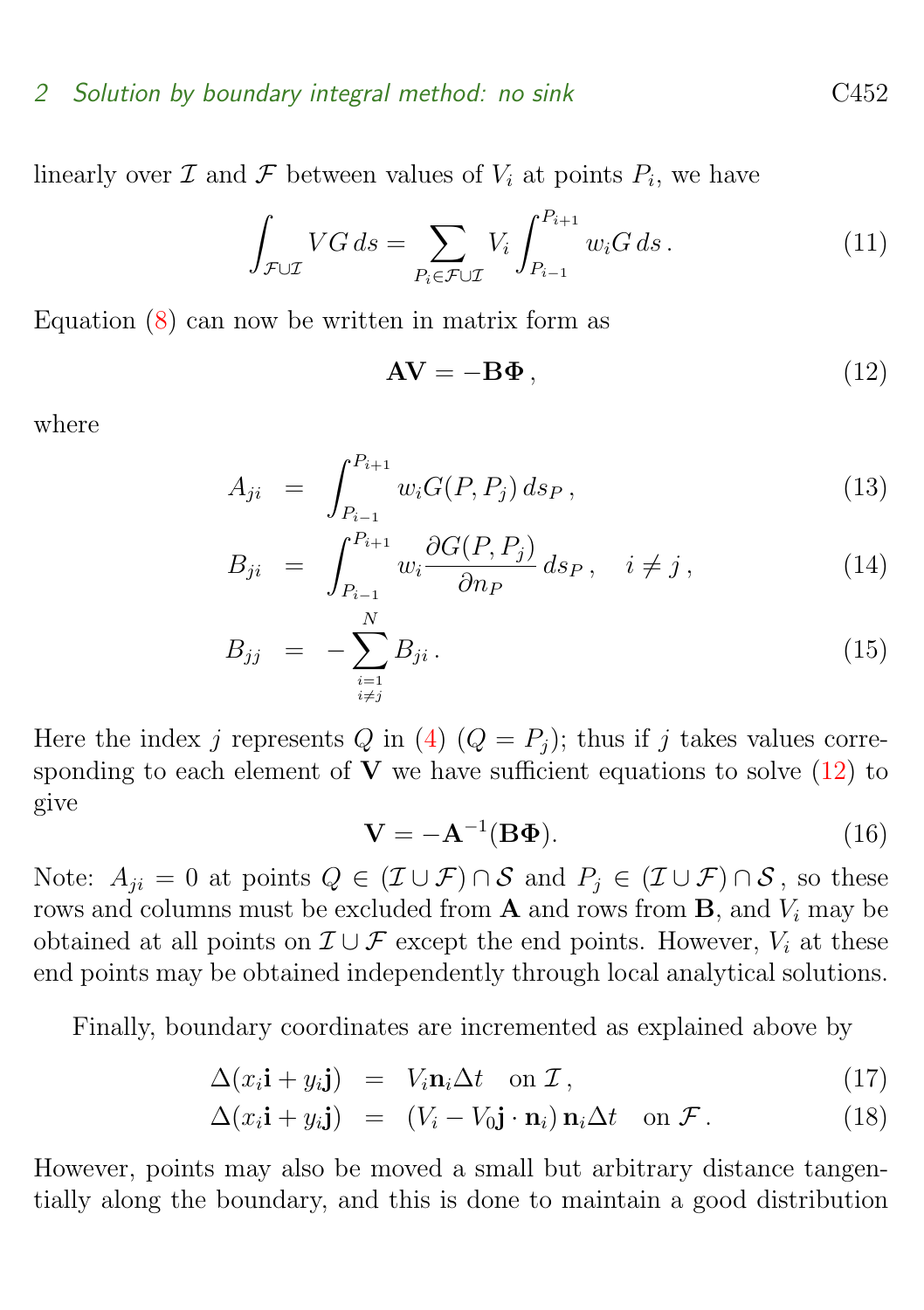of points. For example, the interface end points must be moved tangentially as the boundary moves, unless  $\mathcal I$  is perpendicular to  $\mathcal S$ , and other points on  $\mathcal I$  are moved a proportion of this distance corresponding to the original distribution.

## <span id="page-7-0"></span>3 Inclusion of a pumping well within the lens

Let W be the location of the pumping well, sink of strength  $q < 0$ , near which  $\Phi \to -q \ln r/2\pi$  as distance  $r \to 0$  from W. Green's second identity requires  $\nabla^2 \Phi = 0$  in  $\Omega$ , hence we exclude W by adding to  $\Gamma$  an additional circular contour W around W of radius  $\rho \to 0$  such that now  $\Gamma = \mathcal{F} \cup \mathcal{S} \cup \mathcal{I} \cup \mathcal{W}$ . On W the new boundary conditions are then (noting **n** points out of  $\Omega$ , that is, towards W hence  $\mathbf{r} \cdot \mathbf{n} = -1$ )

$$
\Phi = -\frac{q}{2\pi} \ln \rho, \qquad (19)
$$

$$
-\nabla\Phi \cdot \mathbf{n} = -\frac{q}{2\pi\rho}.
$$
 (20)

G is nonsingular at W, hence G,  $\nabla G$ ,  $\Phi$  and  $\partial \Phi / \partial n$  are constant on W as  $\rho \rightarrow 0$  and

$$
\lim_{\rho \to 0} \oint_{\mathcal{W}} \left( (\Phi - \Phi_Q) \frac{\partial G}{\partial n} - G \frac{\partial \Phi}{\partial n} \right) ds = -G(W, Q)q. \tag{21}
$$

This term is simply subtracted from the right side of [\(8\)](#page-4-1), and equivalent equations, thus [\(16\)](#page-6-2) becomes

$$
\mathbf{V} = -\mathbf{A}^{-1}(\mathbf{B}\Phi - qG(W, \mathbf{P})).
$$
\n(22)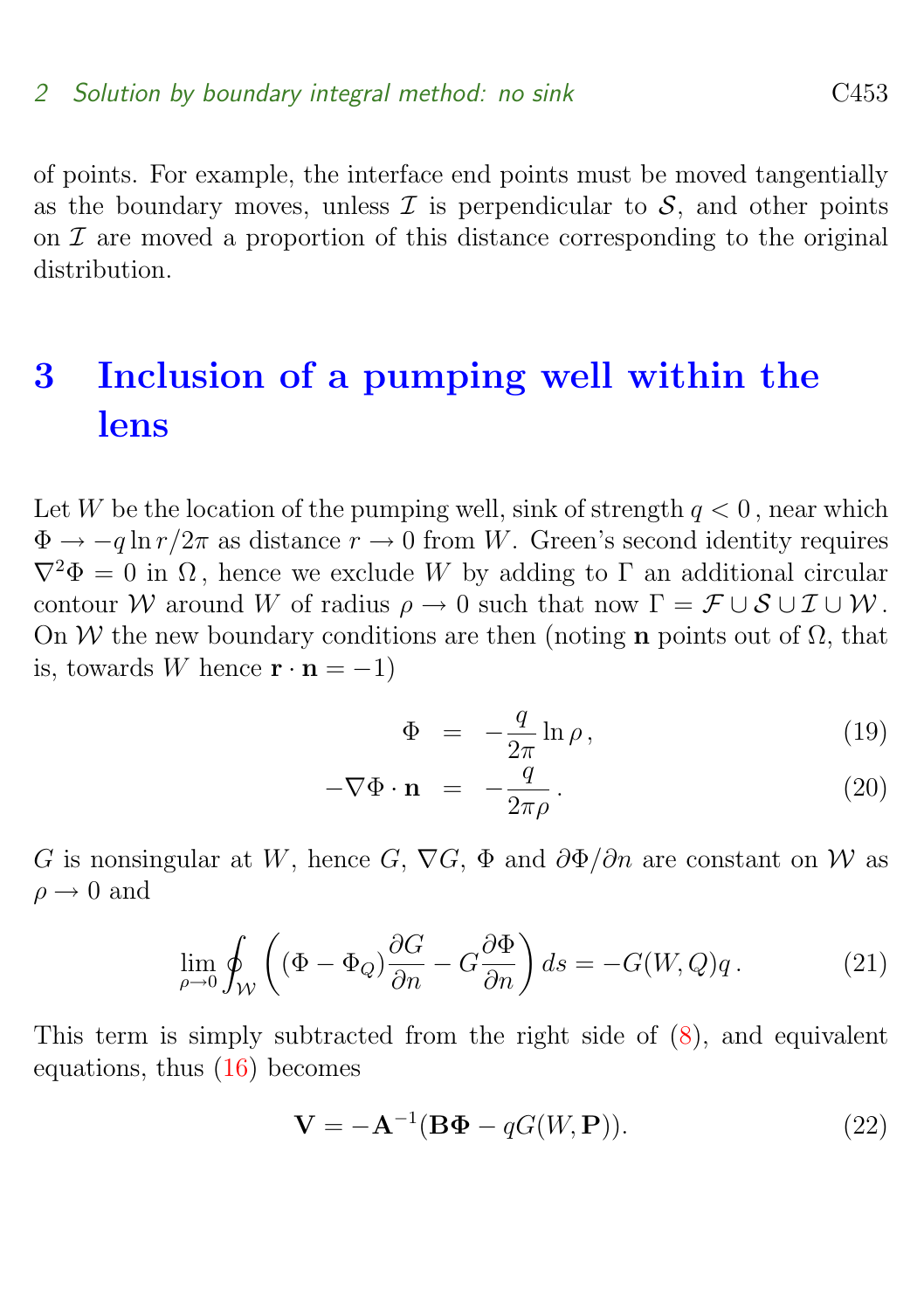### <span id="page-8-0"></span>4 Complex representation

The integrals in [\(13\)](#page-6-3) and [\(14\)](#page-6-3) are evaluated analytically. To do this, define the complex Green's function  $\tilde{G}(z, z_s)$  whose real part is the real Green's function  $G(P,Q)$  in which  $z = x+i(y-h)$  corresponds to the point  $P \equiv (x, y)$ and  $z_s = x_s + i(y_s - h) \equiv Q \equiv (x_s, y_s)$ , where  $h = 1/\tan \alpha$ ; that is, for later convenience the origin for  $z$  is at distance  $h$  above sea-level where the two extrapolated straight lines  $S$  intersect in Figure [1.](#page-2-0) Representing the points  $P_{i-1}$ ,  $P_i$  and  $P_{i+1}$  by  $z_L$ ,  $z_C$  and  $z_R$  respectively, then

<span id="page-8-1"></span>
$$
w_i = \begin{cases} (z - z_L)/(z_C - z_L), & \text{between } z_L \text{ and } z_C, \\ (z_R - z)/(z_R - z_C), & \text{between } z_C \text{ and } z_R, \end{cases}
$$
(23)

and the following equivalences hold:

$$
\int_{z_L}^{z_C} \frac{\partial G}{\partial n} \left( \frac{z - z_L}{z_C - z_L} \right) ds = \Im \left\{ \tilde{G}_C - \frac{\int_{z_L}^{z_C} \tilde{G} \, dz}{z_C - z_L} \right\},\tag{24}
$$

<span id="page-8-2"></span>
$$
\int_{z_C}^{z_R} \frac{\partial G}{\partial n} \left( \frac{z_R - z}{z_R - z_C} \right) ds = \Im \left\{ -\tilde{G}_C + \frac{\int_{z_C}^{z_R} \tilde{G} \, dz}{z_R - z_C} \right\},\tag{25}
$$

$$
\int_{z_L}^{z_C} G\left(\frac{z-z_L}{z_C-z_L}\right) ds = |z_C - z_L| \Re \left\{ \frac{\int_{z_L}^{z_C} \tilde{G} z \, dz - z_L \int_{z_L}^{z_C} \tilde{G} \, dz}{(z_C - z_L)^2} \right\}, (26)
$$
\n
$$
\int_{z_R}^{z_R} (z_R - z) \left[ - \int_{z_R}^{z_R} \tilde{G} z \, dz + z_R \int_{z_R}^{z_R} \tilde{G} \, dz \right]
$$

$$
\int_{z_C}^{z_R} G\left(\frac{z_R - z}{z_R - z_C}\right) ds = |z_R - z_C| \Re \left\{ \frac{-\int_{z_C}^{z_R} \tilde{G} z \, dz + z_R \int_{z_C}^{z_R} \tilde{G} \, dz}{(z_R - z_C)^2} \right\} (27)
$$

Noting the equivalences  $\nabla G \equiv \text{conj}(\partial \tilde{G}/\partial z)$  and  $\mathbf{n} ds \equiv -i dz$  the first two make use of the result

$$
\frac{\partial G}{\partial n} ds = \nabla G \cdot \mathbf{n} ds = \Re \left\{ \frac{\partial \tilde{G}}{\partial z} (-i dz) \right\} = \Im \left\{ \frac{\partial \tilde{G}}{\partial z} dz \right\},\qquad(28)
$$

and integration by parts, whereas the latter two use the result

$$
ds = \frac{|\Delta z|}{\Delta z} dz, \qquad (29)
$$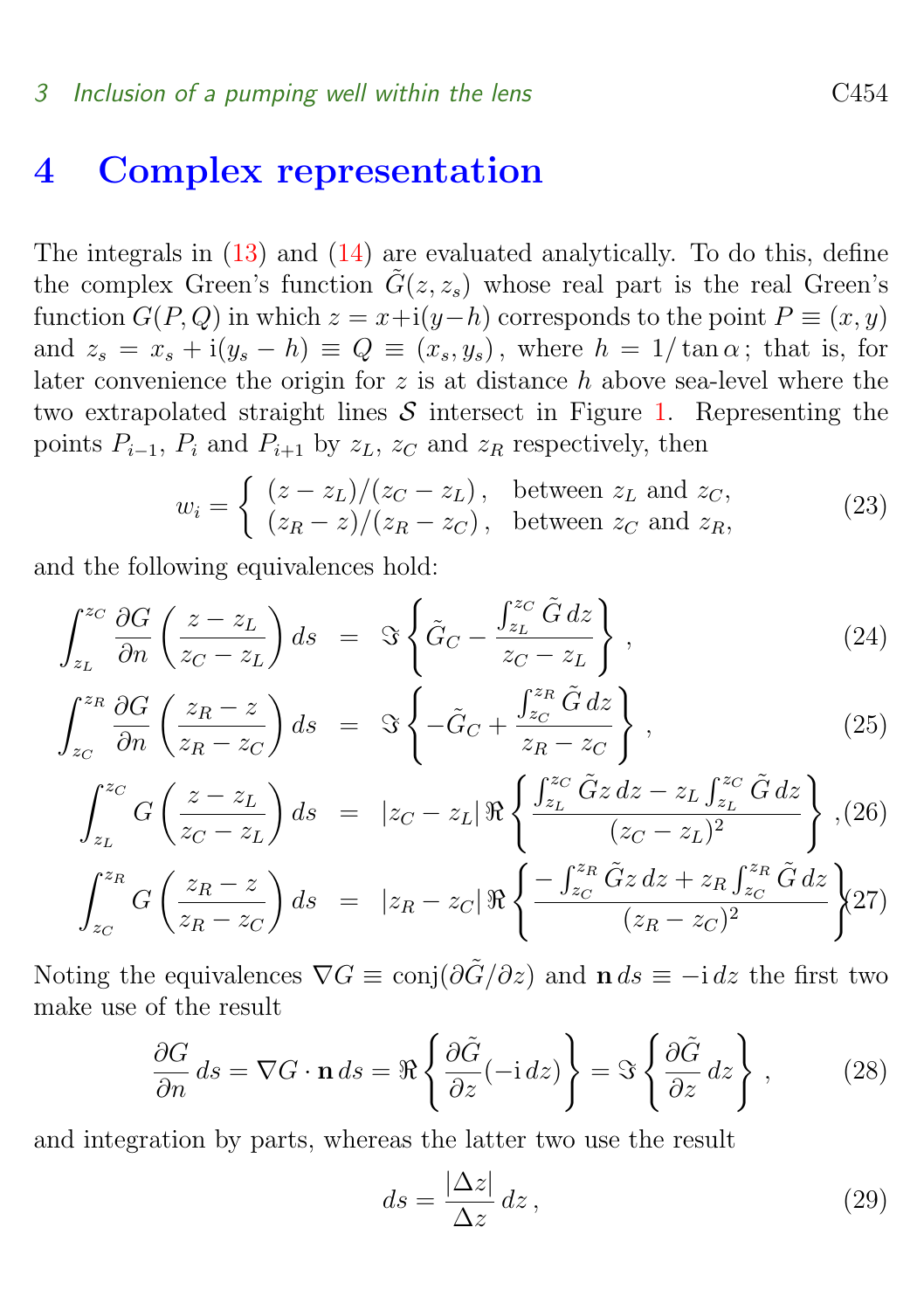#### 4 Complex representation C455

along a straight line between two points separated by  $\Delta z$ .

Finally, combining  $(13)$ – $(15)$  and  $(23)$ – $(27)$ ,

<span id="page-9-1"></span>
$$
\mathbf{A}_{ij} = |z_C - z_L| \Re \left\{ \frac{\int_{z_L}^{z_C} \tilde{G} z \, dz - z_L \int_{z_L}^{z_C} \tilde{G} \, dz}{(z_C - z_L)^2} \right\} \n+ |z_R - z_C| \Re \left\{ \frac{-\int_{z_C}^{z_R} \tilde{G} z \, dz + z_R \int_{z_C}^{z_R} \tilde{G} \, dz}{(z_R - z_C)^2} \right\},
$$
\n(30)

$$
\mathbf{B}_{ij} = \Im \left\{ \frac{\int_{zc}^{z_R} \tilde{G} dz}{z_R - z_C} - \frac{\int_{z_L}^{z_C} \tilde{G} dz}{z_C - z_L} \right\}.
$$
 (31)

### <span id="page-9-0"></span>5 Green's function and its integrals

To complete the solution we seek an analytic complex function  $\tilde{G}(z)$ , which will automatically be harmonic in  $\Omega$ , whose real part satisfies [\(5\)](#page-4-4). We also require integrals  $\int \tilde{G} dz$  and  $\int \tilde{G} z dz$  appearing in [\(30\)](#page-9-1)–[\(31\)](#page-9-1). As imaginary parts of  $\tilde{G}$  are involved in these integrals we must also ensure that appropriate corrections are applied if the path of integration crosses a branch cut in  $\tilde{G}$ .

The Green's function for wedge angle  $2\alpha = a\pi$  ( $0 < a < 1$ ), obtained by mapping the right half of the  $\zeta$ -plane in which  $\Re{\{\tilde{G}\}}=0$  on the imaginary axis, achieved by placing a source and sink symmetrically about this axis, onto the island wedge in the z-plane is

$$
2\pi \tilde{G}(z, z_s) = \begin{cases} \ln(1 - u_1) - \ln(1 + u_2) + \ln(\zeta_s/\bar{\zeta}_s), & |u_1| \le 1, \\ \ln(1 - 1/u_1) - \ln(1 + 1/u_2) \pm i\pi, & |u_1| \ge 1, \end{cases}
$$
(32)

where  $u_1 = \zeta/\zeta_s$ ,  $u_2 = \zeta/\bar{\zeta}_s$ ,  $\zeta = (iz)^{1/a}$ ,  $\zeta_s = (iz_s)^{1/a}$  and the branch cut has been arranged to lie on the line  $z/z_s > 1$  and real.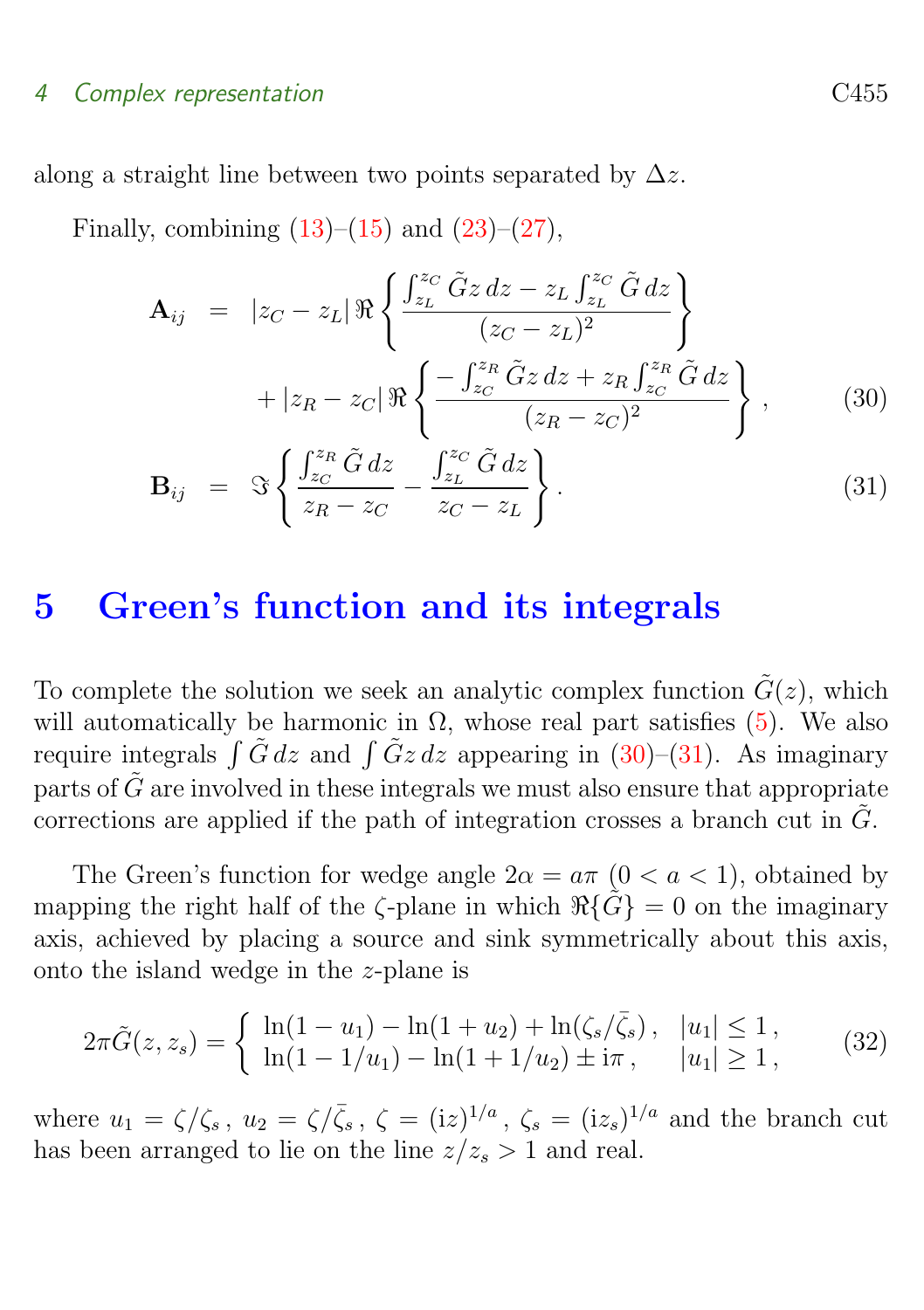#### 5 Green's function and its integrals C456

The integrals of  $\tilde{G}$  can be shown, by expanding the log terms, to be

$$
2\pi \int_{z_1}^{z_2} \tilde{G} dz = I_0(z_2, z_s, a) - I_0(z_1, z_s, a) + \delta 2\pi i (z_c - z_s), \qquad (33)
$$

$$
2\pi \int_{z_1}^{z_2} \tilde{G} dz = I_0(z_1, z_2, a) - I_0(z_1, z_3, a) + \delta 2\pi i (z_c - z_s), \qquad (34)
$$

$$
2\pi \int_{z_1}^{z_2} \tilde{G}z \, dz = I_1(z_2, z_s, a) - I_1(z_1, z_s, a) + \delta \pi i (z_c^2 - z_s^2), \qquad (34)
$$

where for  $|u_1| \leq 1$ 

$$
I_0(z, z_s, a) = -az \sum_{k=1}^{\infty} \frac{u_1^k - (-u_2)^k}{k(a+k)} + \frac{z}{a} \left( \ln(iz_s) - \ln(-i\bar{z}_s) \right), \qquad (35)
$$

and for  $|u_1| \geq 1$ 

$$
I_0(z, z_s, a) = -az \sum_{k=1}^{\infty} \frac{u_1^{-k} - (-u_2)^{-k}}{k(a-k)} + \pi \left( z_s \cot a\pi + \frac{\bar{z}_s}{\sin a\pi} \right) \mp i\pi (z_s - z),
$$
\n(36)

and

$$
I_1(z, z_s, a) = I_0\left(\frac{z^2}{2}, \frac{z_s^2}{2}, 2a\right).
$$
 (37)

Branch cut crossings are corrected using  $\delta = +1$  if the integration path crosses the branch cut in the anti-clockwise direction, −1 for a clockwise crossing, or 0 if the branch cut is not crossed.  $z_c$  is the point of intersection of the integration path with the branch cut.

### <span id="page-10-0"></span>6 Some results

After normalisation, the parameters of this problem reduce to the salt-fresh water density ratio  $\gamma$ , the rainfall relative to permeability  $V_0$ , and the side slope  $\alpha = a\pi/2$  (measured from the vertical). Results are presented below for  $\gamma = 1.025$ ,  $\alpha = 75^{\circ}$  and  $V_0 = 0.01$ . The latter is based on an annual effective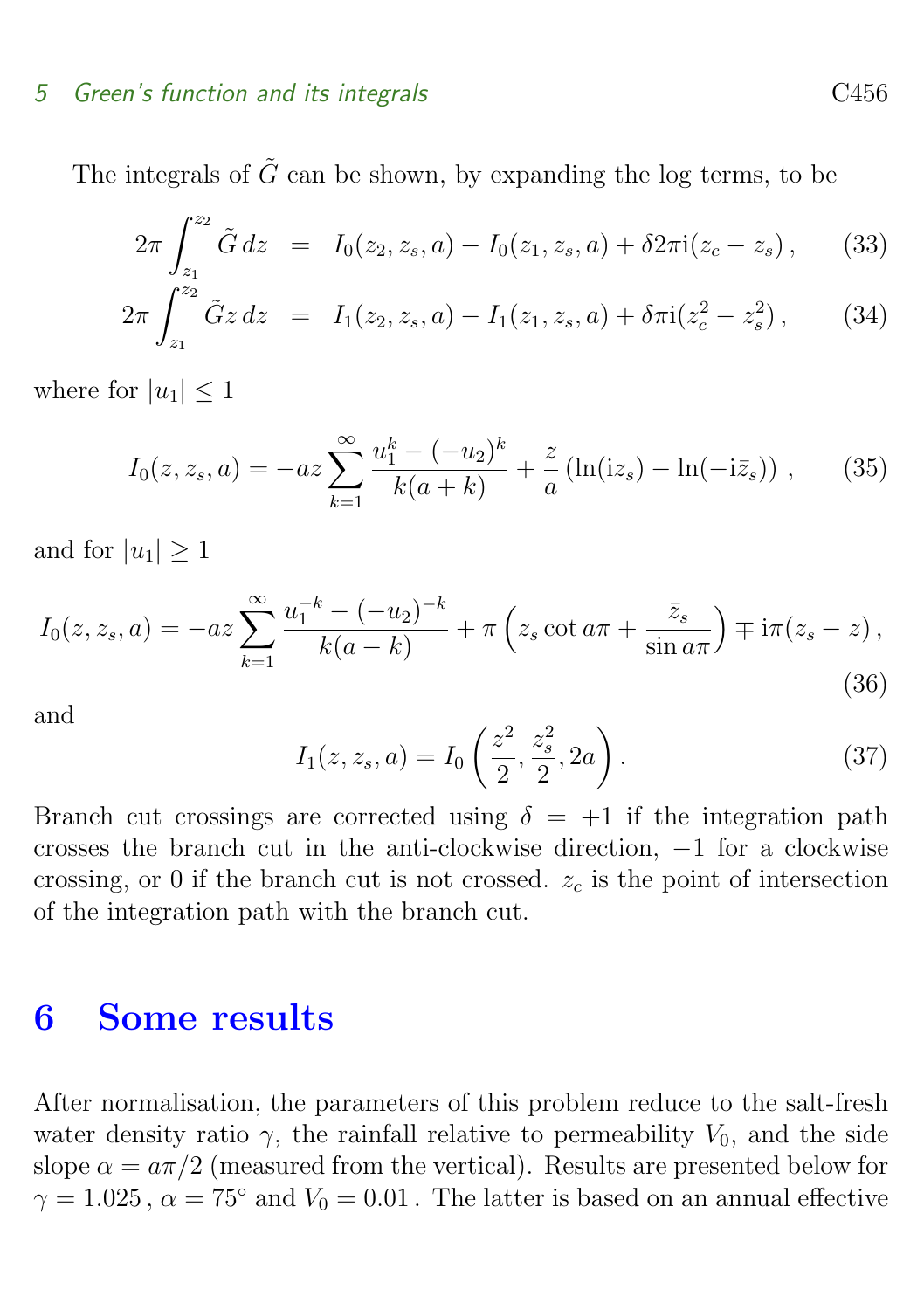#### <span id="page-11-0"></span>6 Some results C457

rainfall, reduced for evaporation and runoff, of  $10^{-8}$  m/s (316 mm/year) and soil permeability of  $10^{-6}$  m/s, which is regarded as low [\[3\]](#page-15-2). The corresponding time scale based on a length of 10 km say is approximately 300 years, so it is legitimate to ignore seasonal variations in rainfall and tidal fluctuations of the sea level. Of these quantities, permeability is the most variable. However, higher permeabilities are of lesser interest as they give lower values of  $V_0$ , and the lens shape asymptotically approaches that given by a one dimensional solution based on the Dupuit–Forchheimer assumption that velocities are horizontal and constant throughout the depth  $[1, 4]$  $[1, 4]$ . Very low permeabilities  $(< 10^{-8}$  m/s) are also of limited interest as then  $V_0 > 1$ , implying more

rainfall than the ground is capable of absorbing.

Figure [2](#page-12-0) illustrates sensitivity to the number of elements. Element density has been increased nearer  $\mathcal{F} \cap \mathcal{S}$  and  $\mathcal{I} \cap \mathcal{S}$ , where greater rates of change of the shape of  $\Gamma$  are expected. It was found that the steady state solution was independent of the assumed starting location of Γ, unless Γ initially approached the sink W too closely for a solution to be obtained. Acceptable results are obtained with 20 elements on each of  $\mathcal I$  and  $\mathcal F$ , while negligible visible improvement is obtained with more than 40 elements. However, smaller elements require correspondingly smaller time steps to maintain stability, hence correspondingly more time steps to achieve convergence. A cosine element distribution was used between critical points, in which the interval [0, 1] is divided into *n* elements defined by end points  $x_i = \frac{1}{2}$  $\frac{1}{2}(1-\cos(i\pi/n))$  for  $i = 0, 1, 2, \ldots, n$ , giving locally quadratic refinement at both ends. Allowing for the corresponding additional time steps required the total computation times increase with the fourth power of element number.

The lower half of Figure  $2$  shows the lens with the well  $W$  at its optimum location (that is, that which maximises the well pumping rate  $q$  without entraining salt water) and at half its maximum pumping rate. As q is increased to approach its maximum value the results do not qualitatively differ. The requirement of a stagnation point on  $\mathcal I$  at steady state ensures a finite separation of  $\mathcal I$  from W. However, once the maximum q is reached the steady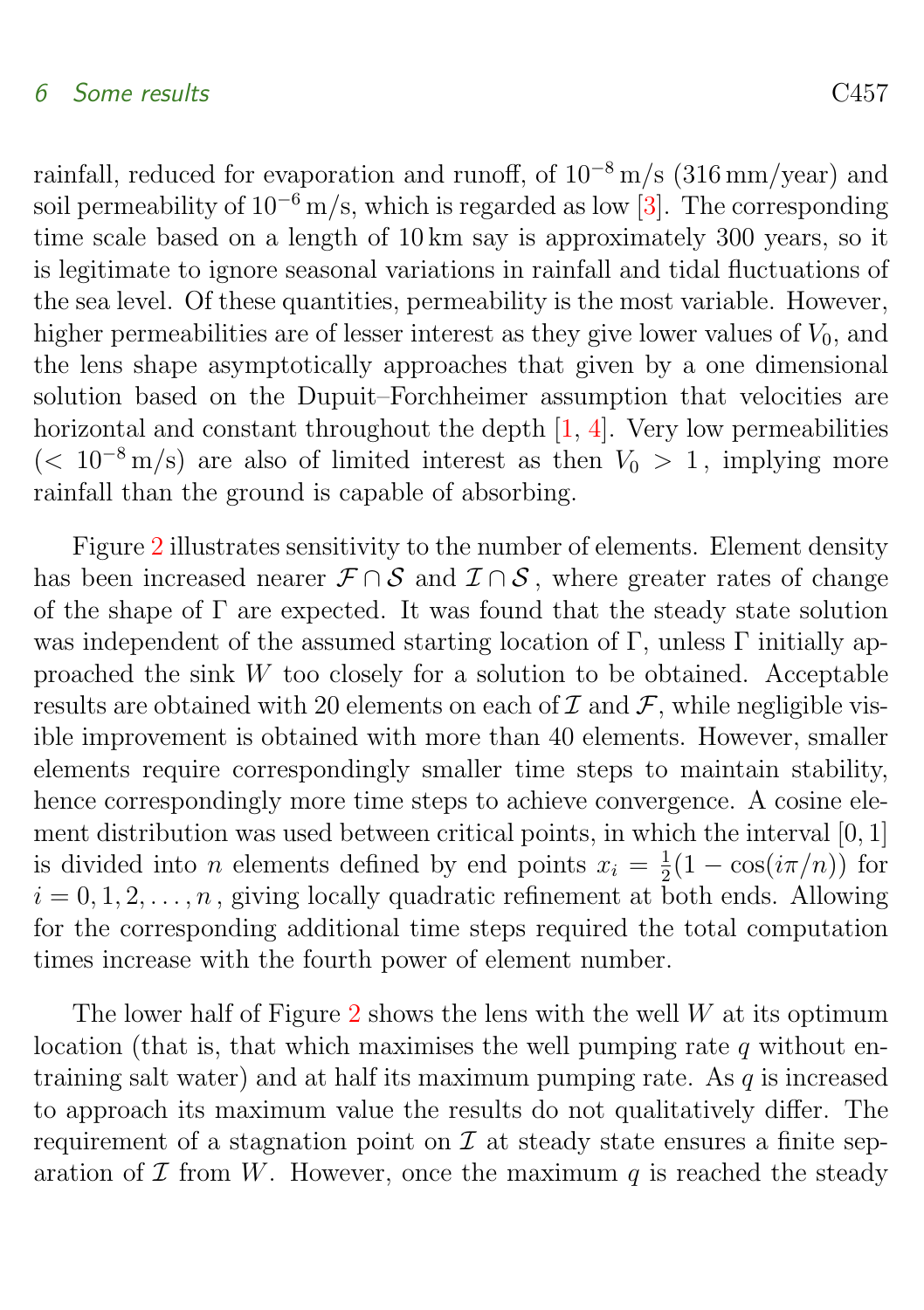

<span id="page-12-0"></span>Figure 2: Showing convergence as number of elements is increased from 14 to 40 on each of  $\mathcal I$  and  $\mathcal F$ : upper figure without source; lower figure with source at  $(0, -0.015)$  of strength  $q = -0.005$ . Vertical exaggeration is 2×. Results are shown for  $\gamma = 1.025$ ,  $\alpha = 75^{\circ}$  and  $V_0 = 0.01$ .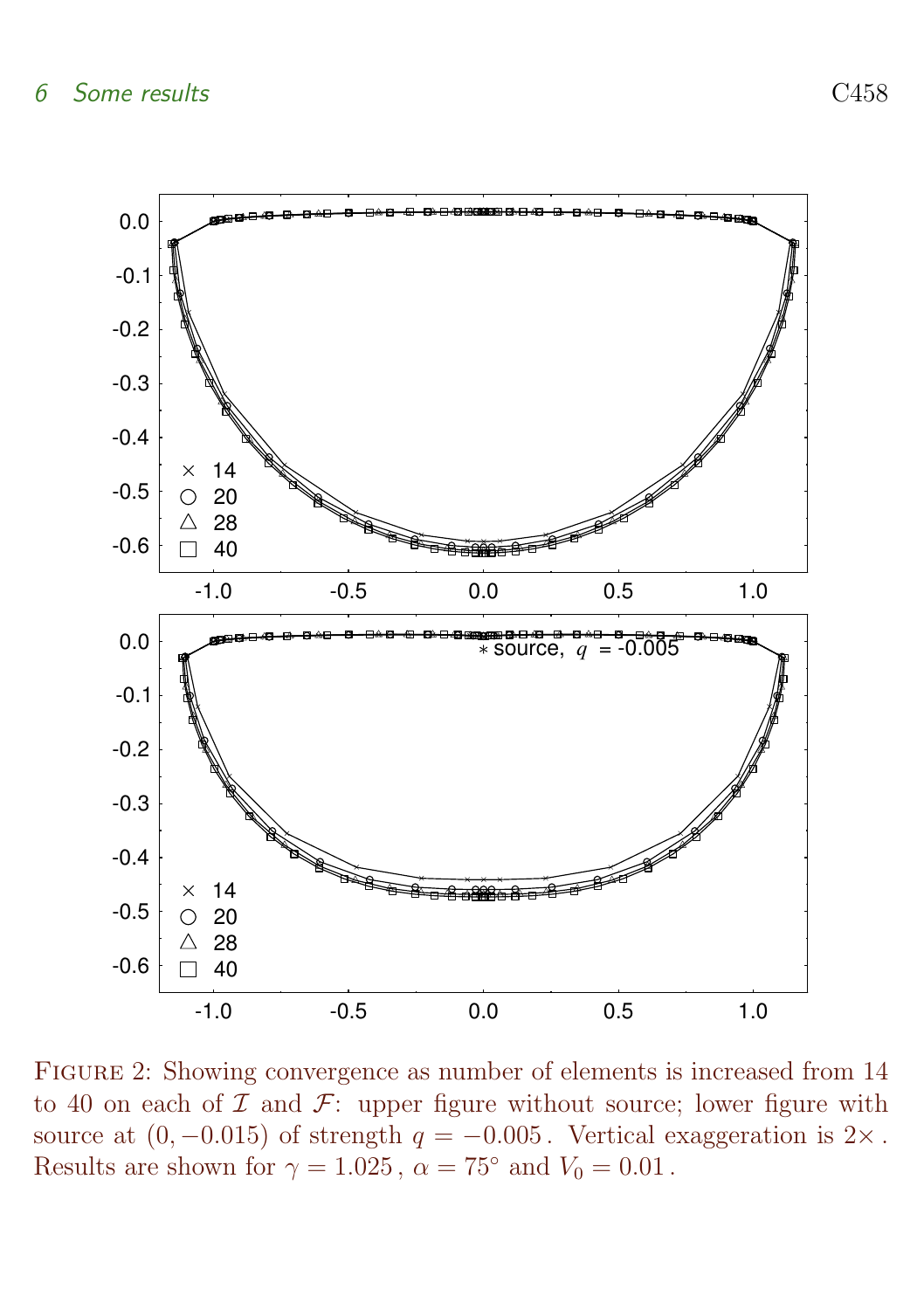#### 6 Some results C459

state solution abruptly ceases to exist. This abrupt transition renders it impossible to estimate critical value of q by extrapolation, and it must be found by gradually ramping up q until the solution fails. Near the critical  $q$  convergence or divergence may be very slow, and it may require a long simulation to decide conclusively whether or not  $\mathcal I$  or  $\mathcal F$  will be entrained by W. Thus the present computations have adopted 20 elements on each of  $\mathcal F$  and  $\mathcal I$ .

Figure [3](#page-14-0) shows the maximum well pump rate as a function of vertical position. The optimum position is at approximately  $y = -0.015$ , slightly below sea level, where the inflow  $(V_0 = 0.01)$  over a width of 2) is evenly divided between outflow at S and extraction at the well. Above this point  $\mathcal F$ becomes entrained as q exceeds its limiting value, while  $\mathcal I$  becomes entrained for a well below this optimum location. Clearly  $\mathcal I$  is much more sensitive to disturbance than  $\mathcal F$  because of the smaller density difference, hence the optimum well location is much closer to  $\mathcal F$  then  $\mathcal I$ .

### <span id="page-13-0"></span>7 Conclusions

This efficient technique for solving the groundwater lens problem shows that acceptable results may be obtained with as few as 20 elements on each of the free surface and interface. The method is structured so that is may easily be extended to the true unsteady case, although this would require numerical problems due to a singularity at  $\mathcal{I} \cap \mathcal{S}$  to be overcome.

One-dimensional solutions are known for the lens problem, but a twodimensional solution, such as presented above, is necessary to investigate the effect of well height. The optimum location was found to be just below sea level, nearer the upper surface, but this optimum is less sensitive to erring on the lower side than the higher, so it is recommended that a well be placed at or slightly below the optimum location. Further work is being conducted, with this method, to determine optimum sink locations for a wide variety of well locations in groundwater lenses.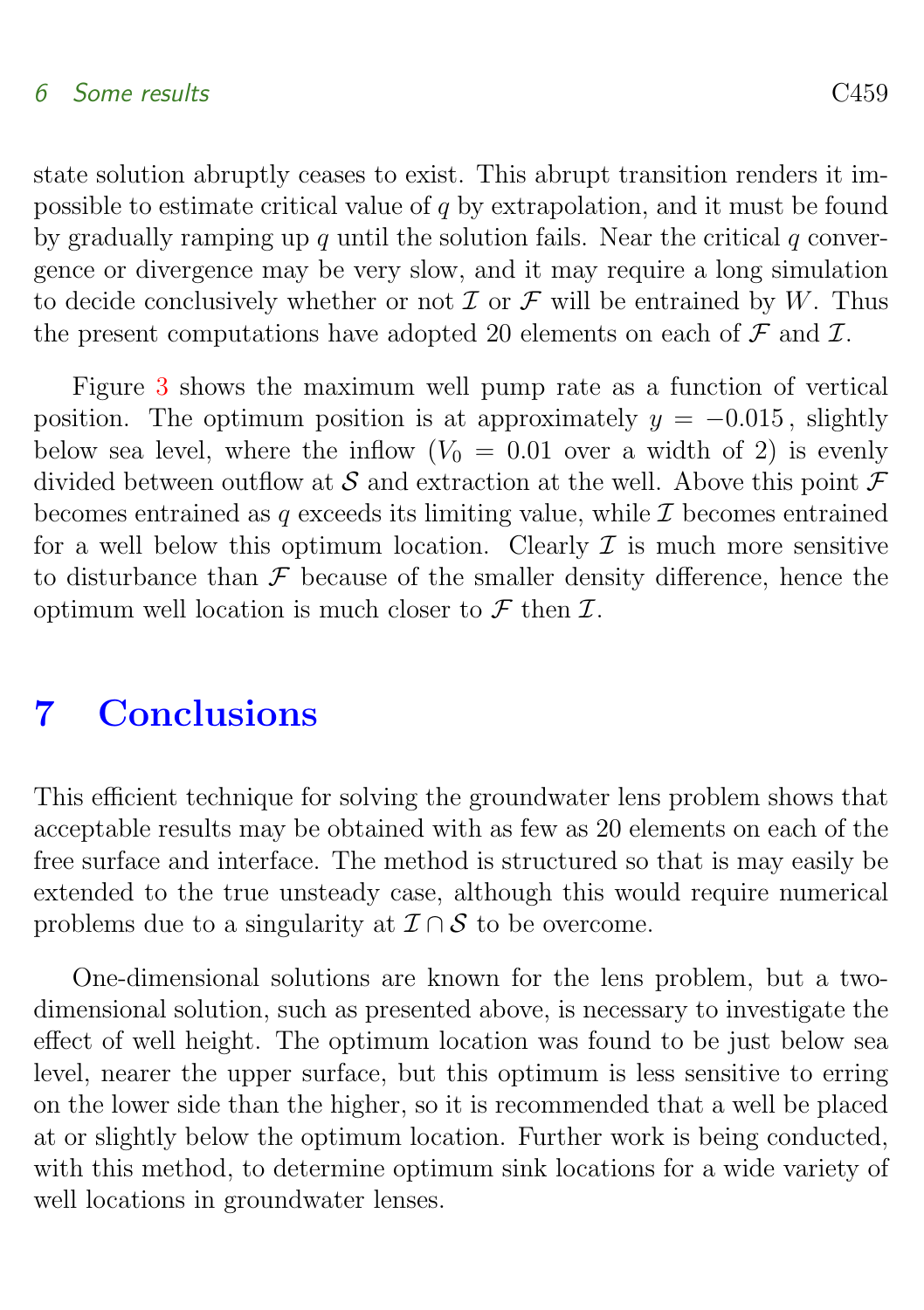

<span id="page-14-0"></span>FIGURE 3: Maximum pumping rate  $(-q)$  as function of well height (lower figure shows detail for well located near  $\mathcal{F}$ ). Results are shown for  $\gamma = 1.025$ ,  $\alpha = 75^{\circ}$  and  $V_0 = 0.01$ .